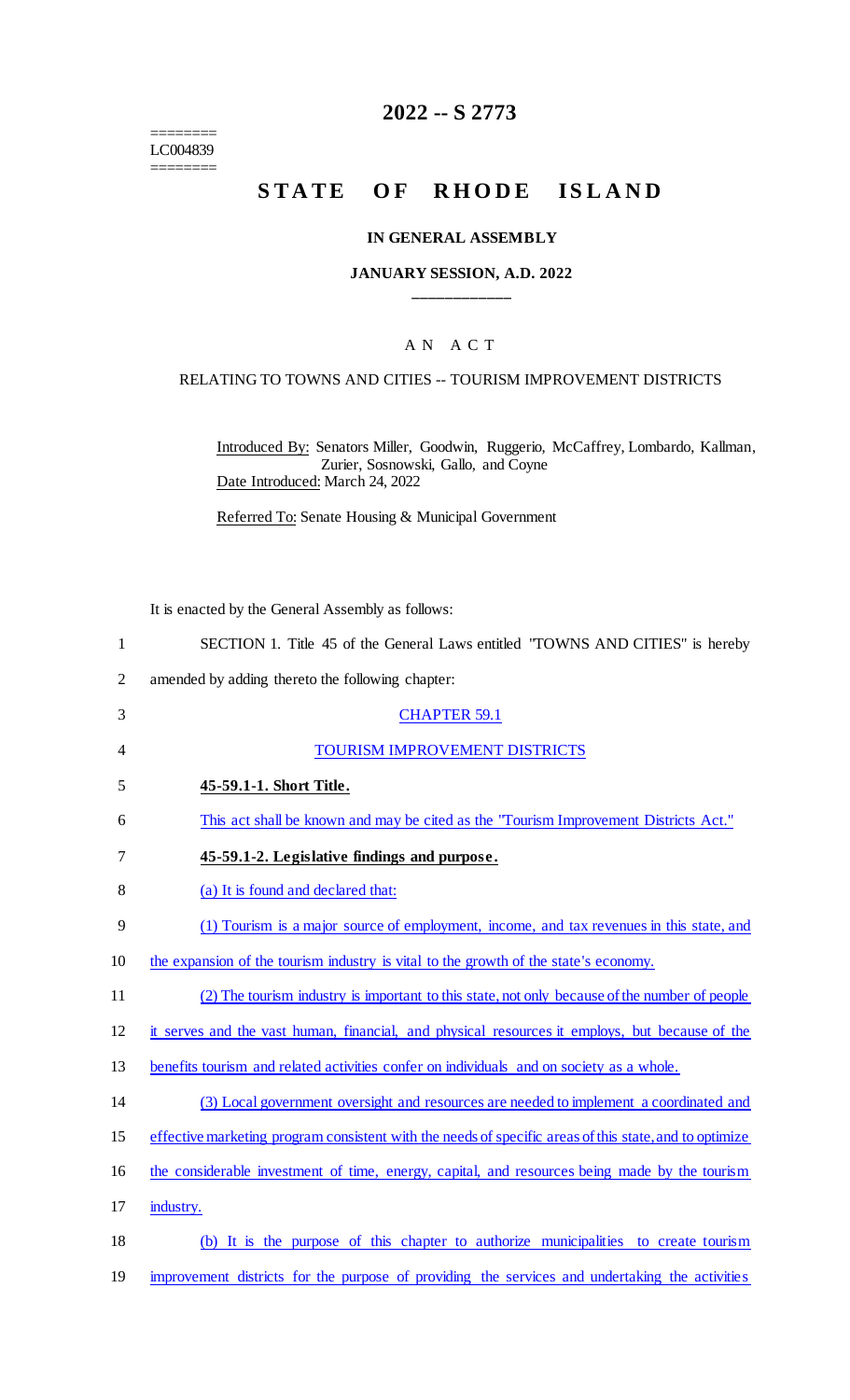- described in this chapter to supplement, not supplant, existing funding provided by the state and
- municipalities implementing a tourism investment district.
- **45-59.1-3. Definitions.**
- 4 As used in this chapter:
- (1) "Activity" means any programs or services provided for the purpose of conferring
- specific benefits upon the businesses that are located in the tourism improvement district and to
- which an assessment is charged.
- (2) "Assessment" means a levy for the purpose of providing activities and improvements
- that will provide benefits to businesses located within a tourism improvement district that are
- 10 subject to the tourism improvement district assessment. Assessments may be based on a percent of
- gross business revenue, a fixed dollar amount per transaction, or any other reasonable method based
- upon benefit, and approved by the municipality.
- (3) "Authorizing resolution" means a resolution adopted by the municipality that authorizes
- the formation or renewal of a tourism improvement district and the levying of assessments.
- (4) "Business" means any business establishment of the type or class that is described in
- the tourism improvement district plan and the authorizing resolution.
- (5) "Business owner"means any person recognized by the municipality as the owner of the
- business. The municipality has no obligation to obtain other information as to the ownership of
- 19 businesses, and its determination of ownership shall be final and conclusive for the purposes of this
- chapter. Wherever this chapter requires the signature of the business owner, the signature of the
- 21 authorized representative of the business owner shall be sufficient.
- (6) "Improvement" means an acquisition, construction, installation, or maintenance
- 23 relating to tangible property, with an estimated useful life of five (5) years or more that is designed
- 24 to provide benefits to assessed businesses.
- (7) "Lead municipality" means the municipality in which the tourism improvement district
- 26 plan is filed for the establishment of a tourism improvement district where such district includes
- more than one municipality.
- (8) "Municipality" means any city or town in the State of Rhode Island.
- (9) "Owners' association" means a new or existing nonprofit corporation charged with
- promoting tourism within the area of the tourism improvement district that is under contract with
- the municipality to administer the tourism improvement district and implement activities and
- improvements specified in the tourism improvement district plan.
- (10) "Tourism improvement district" means a tourism improvement district established
- pursuant to this chapter.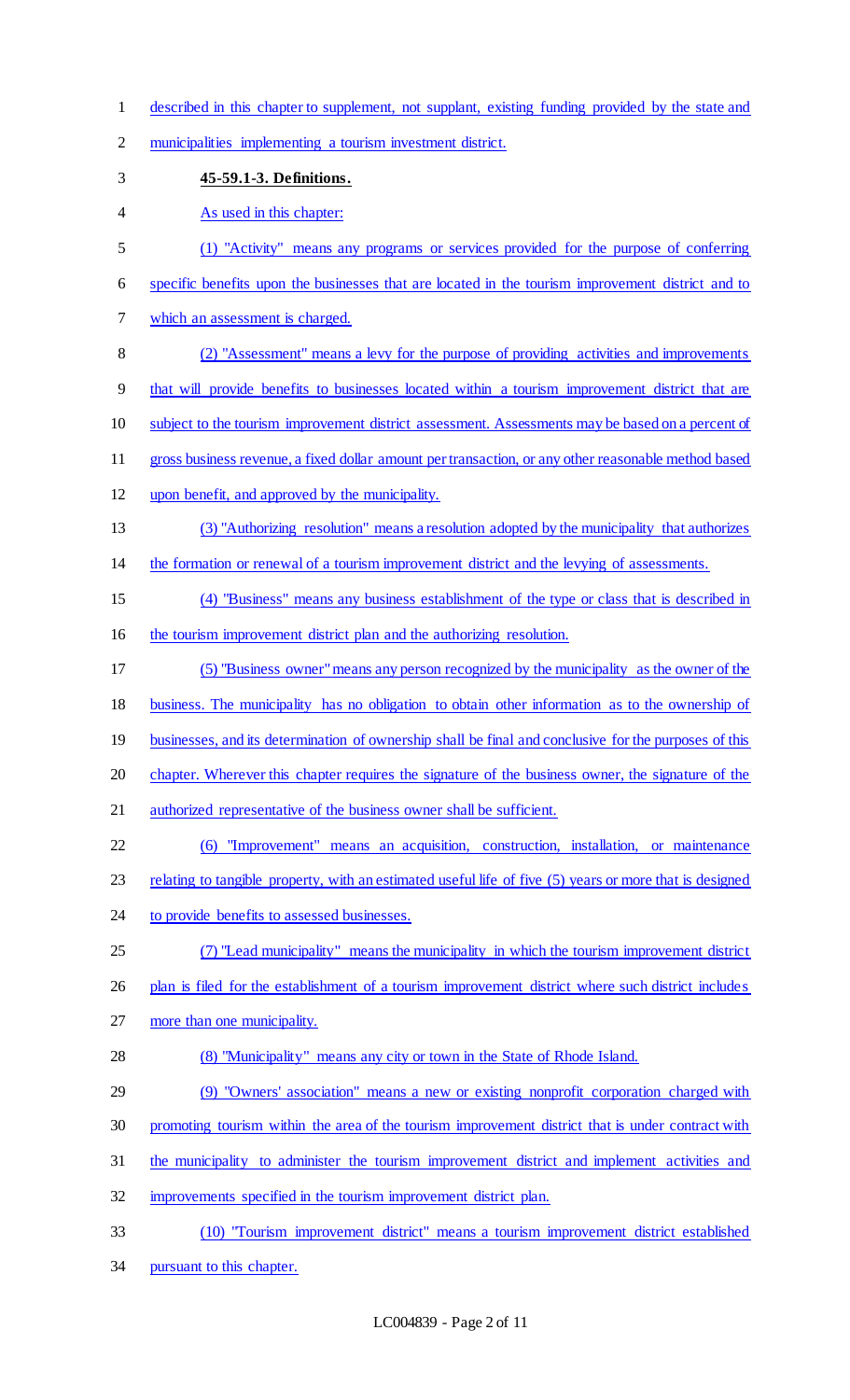| $\mathbf{1}$   | $(11)$ "Tourism improvement district plan" means a plan as prescribed in § 45-59.1-5.               |
|----------------|-----------------------------------------------------------------------------------------------------|
| $\overline{2}$ | 45-59.1-4. Boundaries of a tourism improvement district -- Requirement of consent.                  |
| 3              | (a) Municipalities may create tourism improvement districts pursuant to this chapter.               |
| $\overline{4}$ | (b) A municipality may form a tourism improvement district that assesses any business               |
| 5              | located within the boundaries as determined by the municipality. Should any lead municipality       |
| 6              | choose to include other municipalities within the boundaries of a tourism improvement district,     |
| 7              | each participating municipality must provide written consent from the governing body of each        |
| 8              | participating municipality. In the event there are multiple consenting municipalities,<br>upon      |
| 9              | successful receipt of consent from all participating municipalities, the lead municipality shall    |
| 10             | govern and administer the tourism improvement district.                                             |
| 11             | (c) The boundaries of any proposed tourism improvement district may overlap with the                |
| 12             | boundaries of another tax, assessment, or special tax assessment area or management district        |
| 13             | created pursuant to Rhode Island law.                                                               |
| 14             | 45-59.1-5. Contents of tourism improvement district plan.                                           |
| 15             | A tourism improvement district plan shall include, but not be not limited to, all of the            |
| 16             | following:                                                                                          |
| 17             | (1) A map that identifies the tourism improvement district boundaries in sufficient detail          |
| 18             | to allow a business owner to reasonably determine whether a business is located within the tourism  |
| 19             | improvement district boundaries. The boundaries of a tourism improvement district may overlap       |
| 20             | with other tourism improvement districts established pursuant to this chapter.                      |
| 21             | (2) The name of the proposed tourism improvement district.                                          |
| 22             | (3) The name of the owners' association.                                                            |
| 23             | (i) Where a newly formed nonprofit corporation is designated as the owners' association,            |
| 24             | the certificate of incorporation or bylaws shall provide that the owners' association's governing   |
| 25             | board shall be composed of a majority of business owners, or their authorized representatives, who  |
| 26             | pay the tourism improvement district assessment.                                                    |
| 27             | (ii) Where an existing nonprofit corporation is designated as the owners' association, the          |
| 28             | nonprofit shall create a committee composed of a majority of businesses owners, or their authorized |
| 29             | representatives, who shall be charged with managing the funds raised by the tourism improvement     |
| 30             | district and fulfilling the obligations of the tourism improvement district plan.                   |
| 31             | (iii) The owners' association shall have full discretion to select the specific activities and      |
| 32             | improvements within the authorized parameters of the tourism improvement district plan that shall   |
| 33             | be funded with tourism improvement district assessment revenue.                                     |
| 34             | (4) The activities and improvements proposed for each year of operation of the tourism              |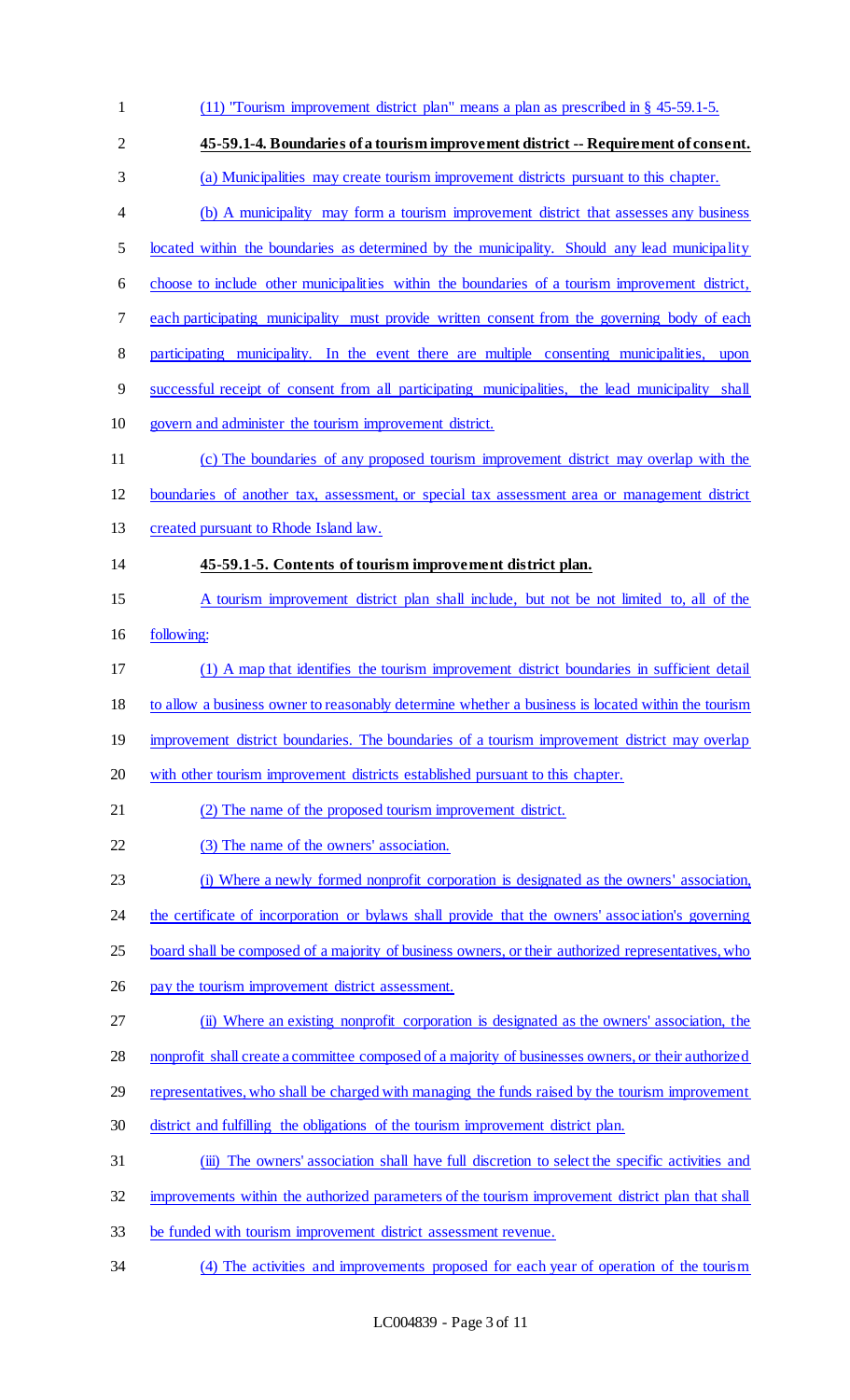improvement district and the estimated cost thereof. If the activities and improvements proposed for each year of operation are the same, a description of the first year's proposed activities and improvements and a statement that the same activities and improvements are proposed for subsequent years shall satisfy the requirements of this subsection. (5) The estimated annual amount proposed to be expended for activities and improvements during each year of operation of the tourism improvement district. This amount may be estimated based upon the assessment rate. If the estimated annual amount proposed to be expended in each year of operation of the tourism improvement district is not significantly different, the amount proposed to be expended in the initial year and a statement that a similar amount applies to subsequent years shall satisfy the requirements of this subsection. (6) The proposed source or sources of financing, including the proposed method and basis of levying the assessment in sufficient detail to allow each business owner to calculate the amount 13 of the assessment to be levied against their business. The tourism improvement district plan may set forth increases in assessments for any year of operation of the tourism improvement district. Any business of the type or class of businesses that are subject to the assessment that commences

operations during the tourism improvement district's term shall be subject to the assessment.

- (7) The time and manner of collecting the assessments and any interest or penalties for non-payment.
- 19 (8) The specific number of years in which assessments will be levied. In a new tourism

improvement district, the maximum number of years shall be ten (10). Upon renewal, a district

21 shall have a term not to exceed twenty (20) years. The tourism improvement district plan may set

forth specific increases in assessments for each year of operation of the district;

(9) Any proposed rules to be applicable to the tourism improvement district.

24 (10) A definition describing the types or classes of businesses to be included in the tourism

improvement district and subject to the tourism improvement district assessment.

 **45-59.1-6. Initiation of proceedings -- Petition for a proposed tourism improvement district.** 

- 28 (a) Upon submission to the clerk of a municipality of a written petition, the municipality may initiate proceedings to form a tourism improvement district by adopting a resolution
- expressing its intention to form a tourism improvement district. The written petition may be signed
- by either:
- (1) Business owners or their authorized representatives who will pay sixty percent (60%) or more of the assessments proposed to be levied; or
- (2) Business owners or their authorized representatives who constitute sixty percent (60%)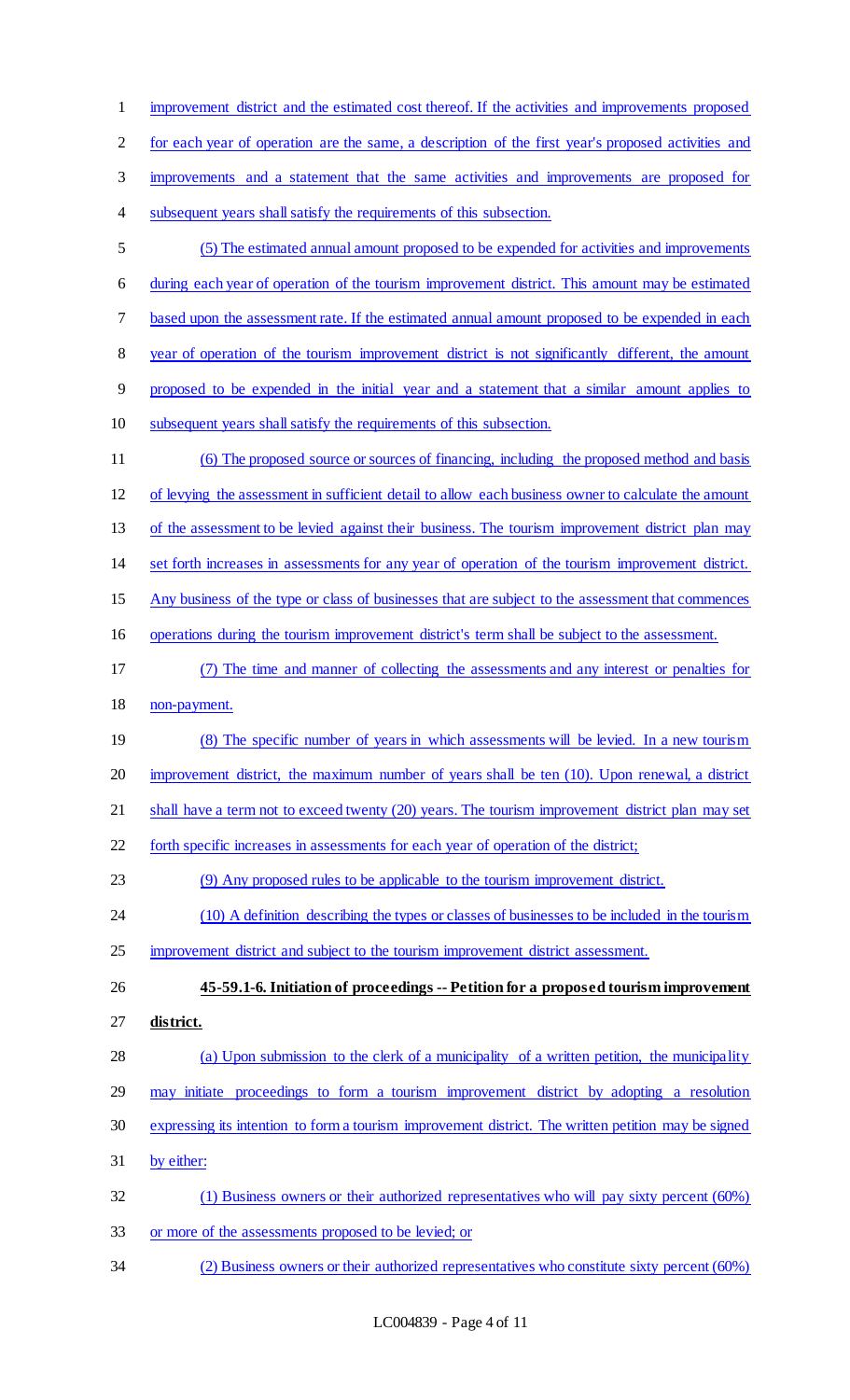- or more of the total rooms within the tourism improvement district. (b) The petition of business owners required under subsection (a) of this section shall
- include a summary of the tourism improvement district plan. That summary shall include all of the
- following:
- (1) A map showing the boundaries of the tourism improvement district.
- (2) The types or classes of businesses that will be subject to the assessment.
- (3) The assessment rate for the types or classes of business that will be subject to the
- assessment.
- (4) Information specifying where the complete tourism improvement district plan can be obtained.
- (5) Information specifying that the complete tourism improvement district plan shall be
- furnished upon request.
- **45-59.1-7. Hearing on establishment or renewal.**
- (a) If the municipality has received a successful petition pursuant to § 45-59.1-6, the

municipality shall hold a public hearing on the establishment or renewal of the tourism

improvement district prior to adoption of the authorizing resolution. Notice of the public hearing

shall be mailed to the owners of the businesses proposed to be subject to the assessment.

 (b) The municipality shall provide at least thirty (30) days' written notice of the public 19 hearing at which the municipality proposes to establish or renew the tourism improvement district and levy the assessment.

21 (c) A protest may be made by any business owner that will be subject to the proposed assessment. Every protest shall be in writing and shall be filed with the municipality at or before 23 the time fixed for the public hearing. The municipality may waive any irregularity in the form or 24 content of any written protest. A written protest may be withdrawn in writing at any time before 25 the conclusion of the public hearing. Each written protest shall contain a description of the business in which the person subscribing the protest is interested that shall be sufficient to identify the business and, if a person subscribing is not shown on the official records of the municipality as the 28 owner of the business, the protest shall contain or be accompanied by written evidence that the person subscribing is the owner of the business or the authorized representative. A written protest 30 that does not comply with this section shall not be counted in determining a majority protest. If written protests are received from sixty percent (60%) or more of business owners or their authorized representatives, as determined via the same majority calculation method chosen in § 45- 59.1-6, and protests are not withdrawn so as to reduce the protests to less than sixty percent (60%),

the municipality shall not levy the assessment.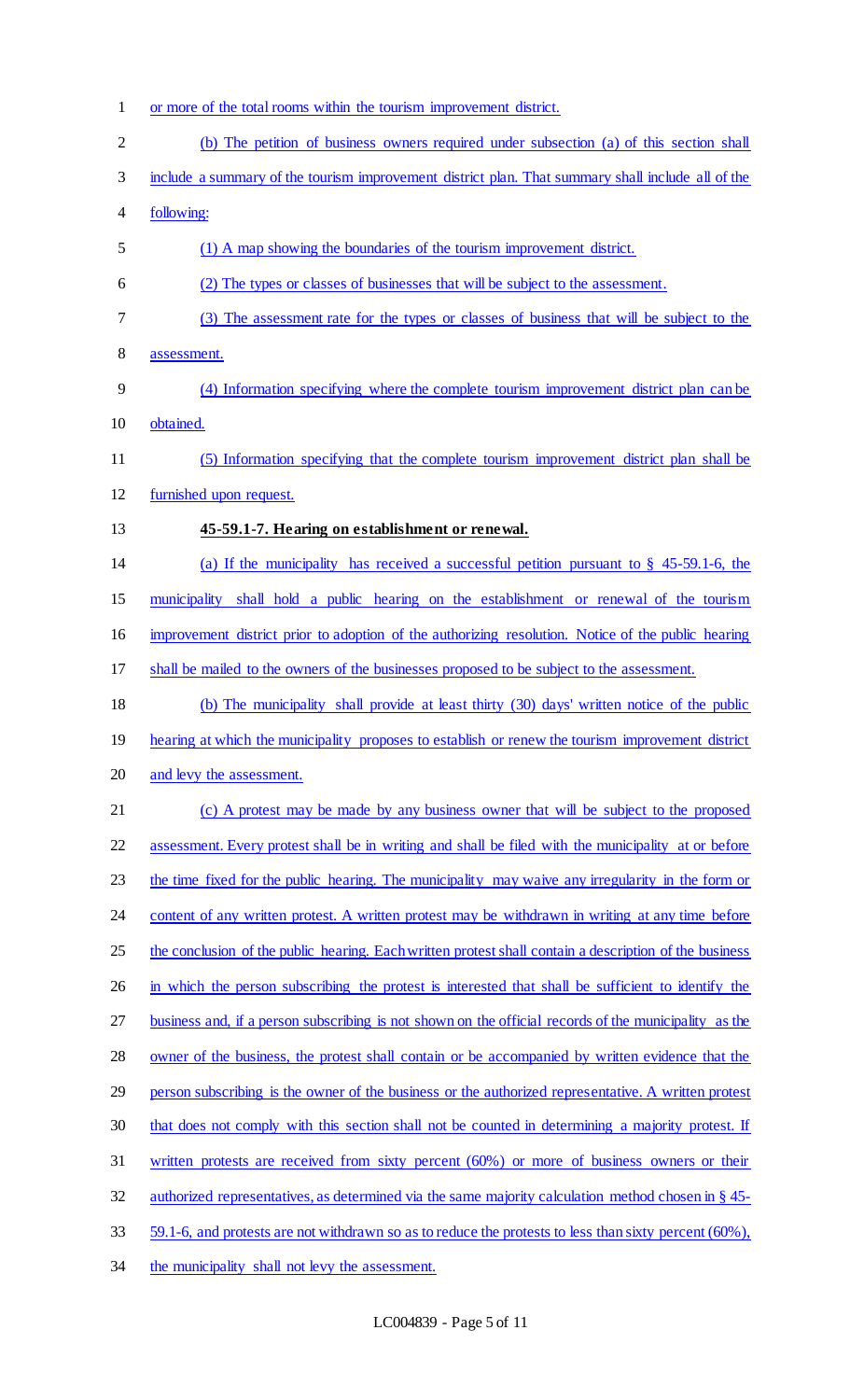- (d) If a tourism improvement district includes multiple municipalities or portions thereof,
- the notice and hearing process set forth in this section shall be conducted by the lead municipality.
- 
- **45-59.1-8. Changes to proposed assessment.**
- At the conclusion of the public hearing to establish or renew a tourism improvement 5 district, the municipality may adopt, revise, change, reduce, or modify the proposed assessments, the boundaries of the tourism improvement district, or the types or classes of businesses within the tourism improvement district that would be subject to the assessment. Proposed assessments may only be revised by reducing them, either independently or together in a uniform manner. The proposed tourism improvement district boundary may only be revised to exclude territory that will not benefit from the proposed activities and improvements. The types or classes of businesses that 11 will be subject to the proposed assessment may only be revised to exclude the business types or classes that will not benefit from the proposed activities and improvements. Any modifications, revisions, reductions, or changes to the proposed tourism improvement district plan shall be reflected in the tourism improvement district plan prior to the municipality's adoption of the resolution creating or renewing the tourism improvement district. **45-59.1-9. Authorizing resolution.**  (a) If the municipality, following the public hearing, decides to establish or renew a
- proposed tourism improvement district, the municipality shall adopt an authorizing resolution that
- shall include, but is not limited to, all of the following:
- (1) A brief description of the proposed activities and improvements, the amount of the 21 proposed assessment, a statement as to the types or classes of businesses that will be subject to the assessment, and a description of the exterior boundaries of the tourism improvement district, which
- 23 may be made by reference to any plan or map that is on file with the municipality. The descriptions
- 24 and statements need not be detailed and shall be sufficient if they enable an owner to generally
- 25 identify the nature and extent of the activities and improvements and the location and extent of the
- tourism improvement district.
- (2) The time and place where the public hearing was held concerning the establishment or 28 renewal of the tourism improvement district.
- (3) A determination regarding any protests received. The municipality shall not establish
- or renew the tourism improvement district or levy assessments if a majority protest was received
- as described in § 45-59.1-7(c).
- (4) A statement that the businesses in the tourism improvement district established by the
- resolution shall be subject to any amendments to this chapter.
- (5) A statement that the activities and improvements to be conferred on businesses in the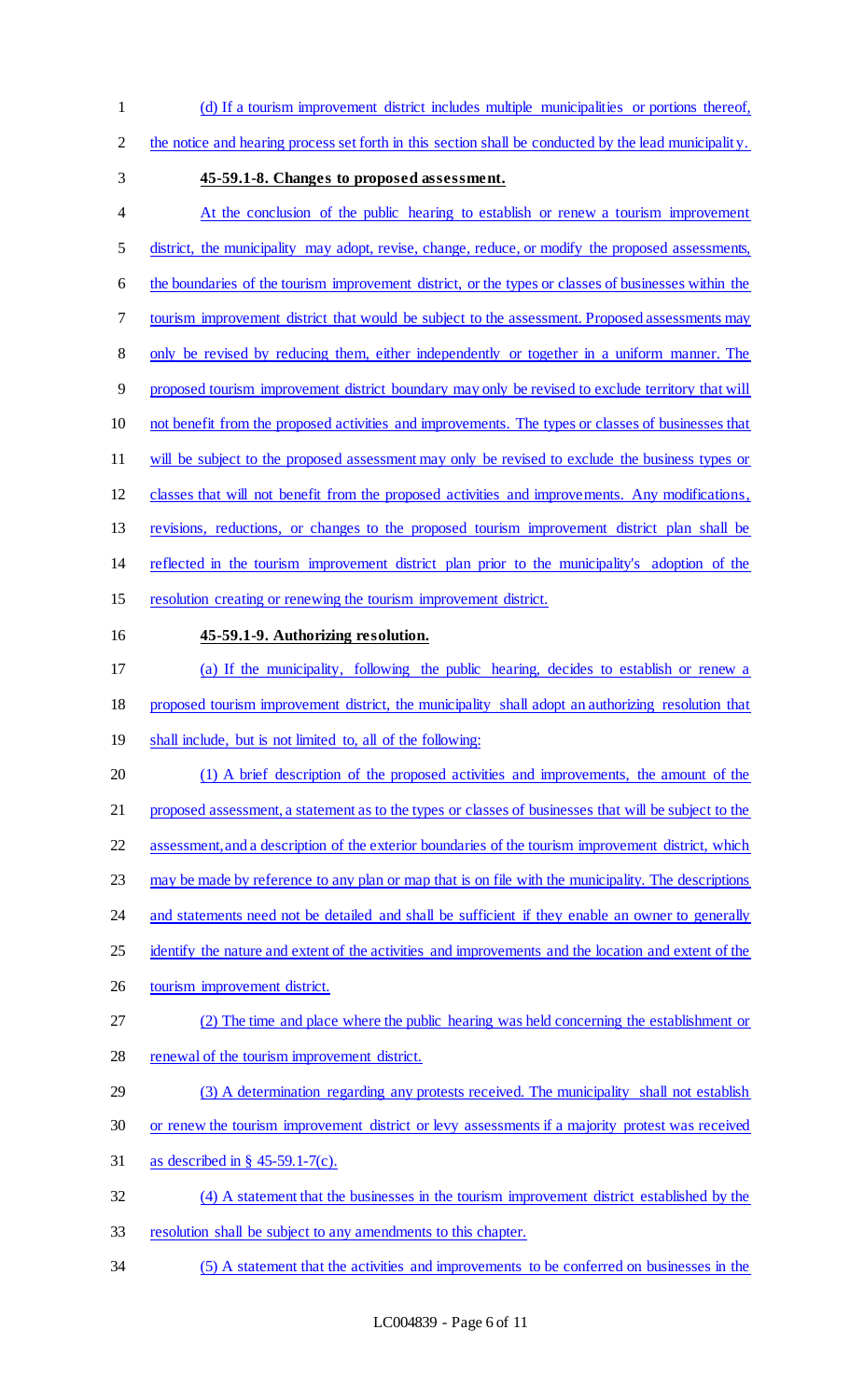assessments within a tourism improvement district shall not be used for any purpose other than the purposes specified in the tourism improvement district plan, as authorized or modified by the municipality at the hearing concerning establishment or renewal of the tourism improvement district. (6) A finding that the businesses within the tourism improvement district will benefit from the activities and improvements funded by the tourism improvement district assessments. (b) The adoption of the authorizing resolution shall constitute the levy of assessments in each of the years referred to in the tourism improvement district plan. **45-59.1-10. Expiration of tourism improvement district term.**  11 If a tourism improvement district expires due to the term specified in § 45-59.1-5(a)(8), a new tourism improvement district plan may be created and the tourism improvement district may be renewed pursuant to this chapter. **45-59.1-11. Time and manner of collection of assessments -- Delinquent payments.**  (a) The collection of the assessments levied pursuant to this chapter shall be made at the time and in the manner set forth by the municipality in the authorizing resolution. All delinquent payments for assessments levied pursuant to this chapter may be charged interest and penalties. (b) Any delinquent payments for assessments, along with any interest or penalties, shall 19 constitute a debt owed the municipality and may be collectable by the municipality as a debt under  $20 \frac{\text{law}}{\text{law}}$ . 21 (c) Any delinquent payments for assessments, interest, or penalties recovered under this section shall be expended in the same manner as provided in the authorizing resolution for proceeds 23 of the assessment. **45-59.1-12. Validity of assessment.**  The validity of an assessment levied under this chapter shall not be contested in any action or proceeding unless the action or proceeding is commenced within thirty (30) days after the authorizing resolution is adopted pursuant to § 45-59.1-9. Any appeal from a final judgment in an action or proceeding shall be perfected within thirty (30) days after the entry of judgment. **45-59.1-13. Certification to establish levels of services and funding.**  The tourism improvement district is intended to provide supplemental funding and services and not to supplant existing funding or services. After establishing a tourism improvement district, the municipality shall not decrease the level of publicly funded tourism promotion services in a tourism improvement district existing prior to the creation of such tourism improvement district. **45-59.1-14. Modification to the tourism improvement district plan.** 

tourism improvement district will be funded by the proceeds of assessments. The revenue from the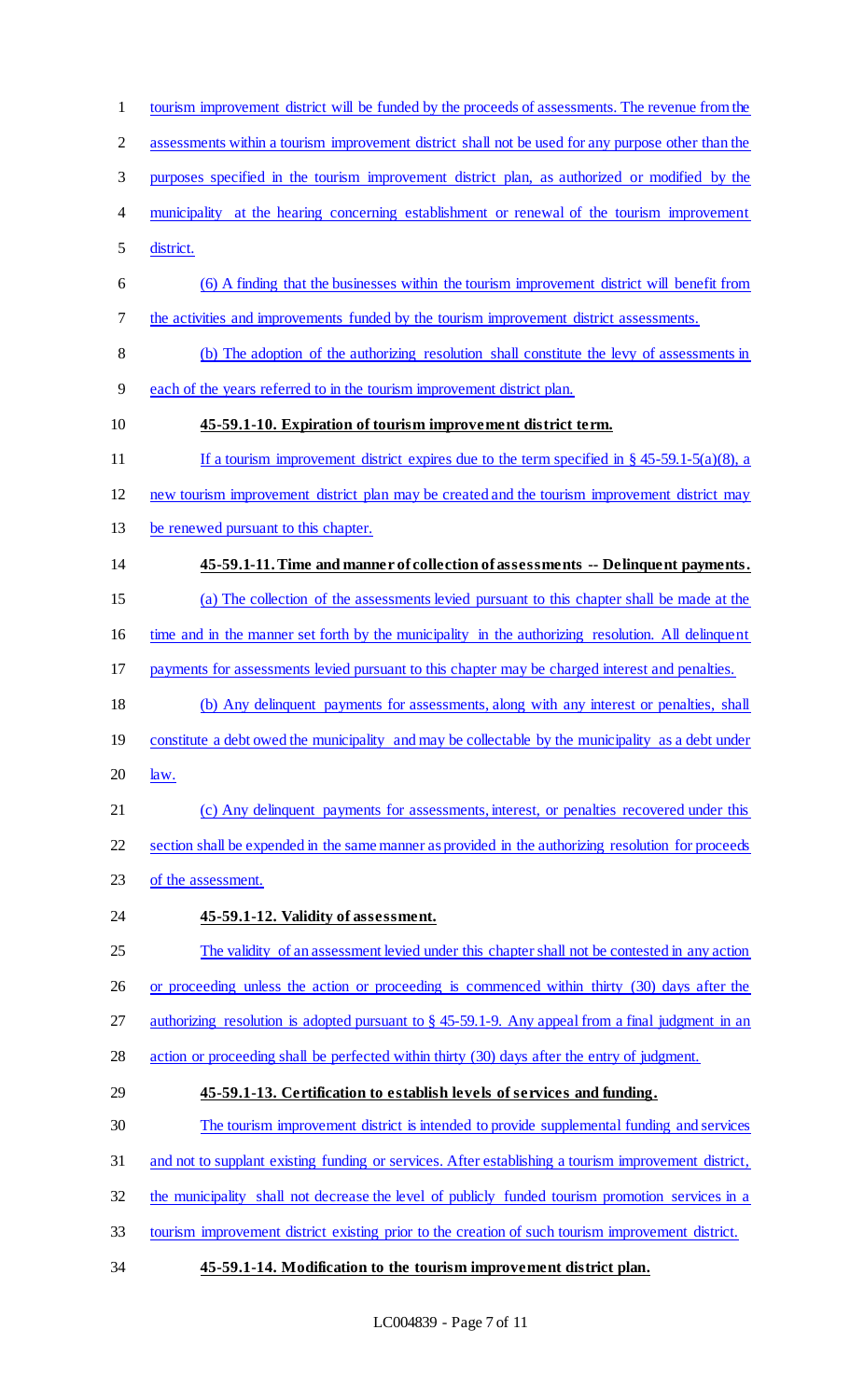| $\mathbf{1}$   | (a) The owners' association, at any time, may request that the municipality modify the                  |
|----------------|---------------------------------------------------------------------------------------------------------|
| $\overline{c}$ | tourism improvement district plan. Any modification of the tourism improvement district plan shall      |
| 3              | be made pursuant to this chapter. The tourism improvement district plan shall not be modified,          |
| 4              | except by the request of the owners' association and only in the manner requested by the owners'        |
| 5              | association.                                                                                            |
| 6              | (b) Upon the written request of the owners' association, the municipality may modify the                |
| 7              | tourism improvement district plan by adopting a resolution determining to make the modifications        |
| $8\,$          | after conducting one public hearing on the proposed modifications. If the modification includes the     |
| 9              | levy of a new or increased assessment or the expansion of the tourism improvement district's            |
| 10             | geographic boundaries, the municipality shall comply with all procedures required for                   |
| 11             | establishment of a new tourism improvement district provided by this chapter. Notice of all other       |
| 12             | public hearings pursuant to this section shall comply with both of the following:                       |
| 13             | (1) The resolution of intention to modify shall be published once at least seven (7) days               |
| 14             | before the public hearing in a newspaper of general circulation in the municipality.                    |
| 15             | (2) A complete copy of the resolution of intention to modify shall be mailed by first class             |
| 16             | mail, at least ten (10) days before the public hearing, to each business owner affected by the          |
| 17             | proposed modification.                                                                                  |
| 18             | (c) The municipality shall adopt a resolution of intention to modify which states the                   |
| 19             | proposed modification prior to the public hearing required by this section. The public hearing shall    |
| 20             | be held not more than ninety (90) days after the adoption of the resolution of intention to modify.     |
| 21             | 45-59.1-15. Reports.                                                                                    |
| 22             | (a) The owners' association shall cause to be prepared a report for each fiscal year, except            |
| 23             | the first year, for which assessments are to be levied and collected to pay the costs of the activities |
| 24             | described in the report. The owners' association's first report shall be due ninety (90) days after the |
| 25             | first year of operation of the tourism improvement district.                                            |
| 26             | (b) The report shall be filed with the municipality and shall refer to the tourism                      |
| 27             | improvement district by name, specify the fiscal year to which the report applies, and, with respect    |
| 28             | to that fiscal year, shall contain all of the following information:                                    |
| 29             | (1) The activities and improvements to be provided for that fiscal year.                                |
| 30             | (2) An estimate of the cost of providing the activities and improvements for that fiscal year.          |
| 31             | (3) The method and basis of levying the assessments in sufficient detail to allow each                  |
| 32             | business owner to estimate the amount of the assessment to be levied against his or her business        |
| 33             | for that fiscal year.                                                                                   |
| 34             | (4) The estimated amount of any surplus or deficit revenues to be carried over from a                   |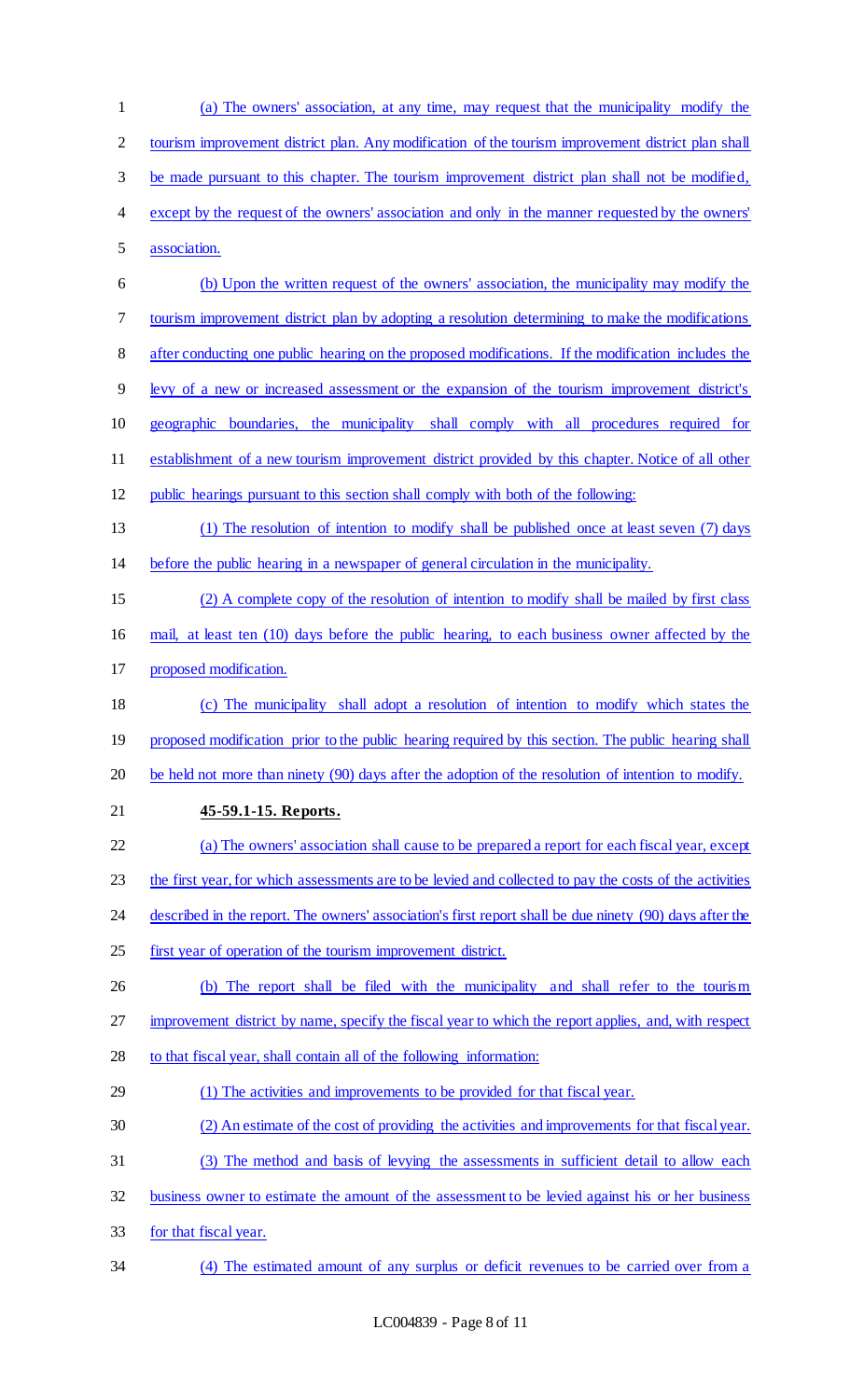- previous fiscal year. 2 (c) The municipality may approve the report as filed by the owners' association or may 3 make recommendations for approval to the annual report within forty-five (45) days of receiving 4 the annual report. The annual report shall be final and approved within ninety (90) days following its submission by the owners' association to the municipality. **45-59.1-16. Renewal of tourism improvement district.**  (a) Any tourism improvement district previously established whose term has expired, or will expire, may be renewed by following the procedures for establishment as provided in this chapter. (b) Upon renewal, any remaining revenues derived from assessments, or any revenues derived from the sale of assets acquired with the revenues, shall be transferred to the renewed tourism improvement district. (c) There is no requirement that the boundaries, assessments, activities, or improvements of a renewed tourism improvement district be the same as the original or prior tourism improvement district. **45-59.1-17. Dissolution of district.**  (a) A tourism improvement district established or extended pursuant to this chapter may be dissolved by adoption of a resolution by the municipality pursuant to this section when there is no 19 indebtedness, outstanding and unpaid, incurred to accomplish any of the purposes of the tourism improvement district, and when either of the following circumstances apply: (1) The municipality finds there has been misappropriation of funds or other malfeasance. (2) The municipality finds there has been a violation of law in connection with the management of the tourism improvement district. 24 (b) During each year of operation of the tourism improvement district, there shall be a thirty (30) day period in which businesses subject to the assessment may request dissolution of the 26 tourism improvement district. The first period shall begin two (2) years after the date of establishment of the tourism improvement district and shall continue for thirty (30) days. Each 28 successive year of operation of the tourism improvement district shall have such a thirty (30) day period. Upon the written petition of sixty percent (60%) or more of business owners or their authorized representatives, as determined via the same majority calculation method chosen in § 45- 59.1-6, the municipality shall pass a resolution of intention to disestablish the tourism improvement district. The municipality shall give public notice of any hearing on disestablishment. (c) The municipality shall adopt a resolution of intention to disestablish the tourism
	- improvement district prior to the public hearing required by this section. The resolution shall state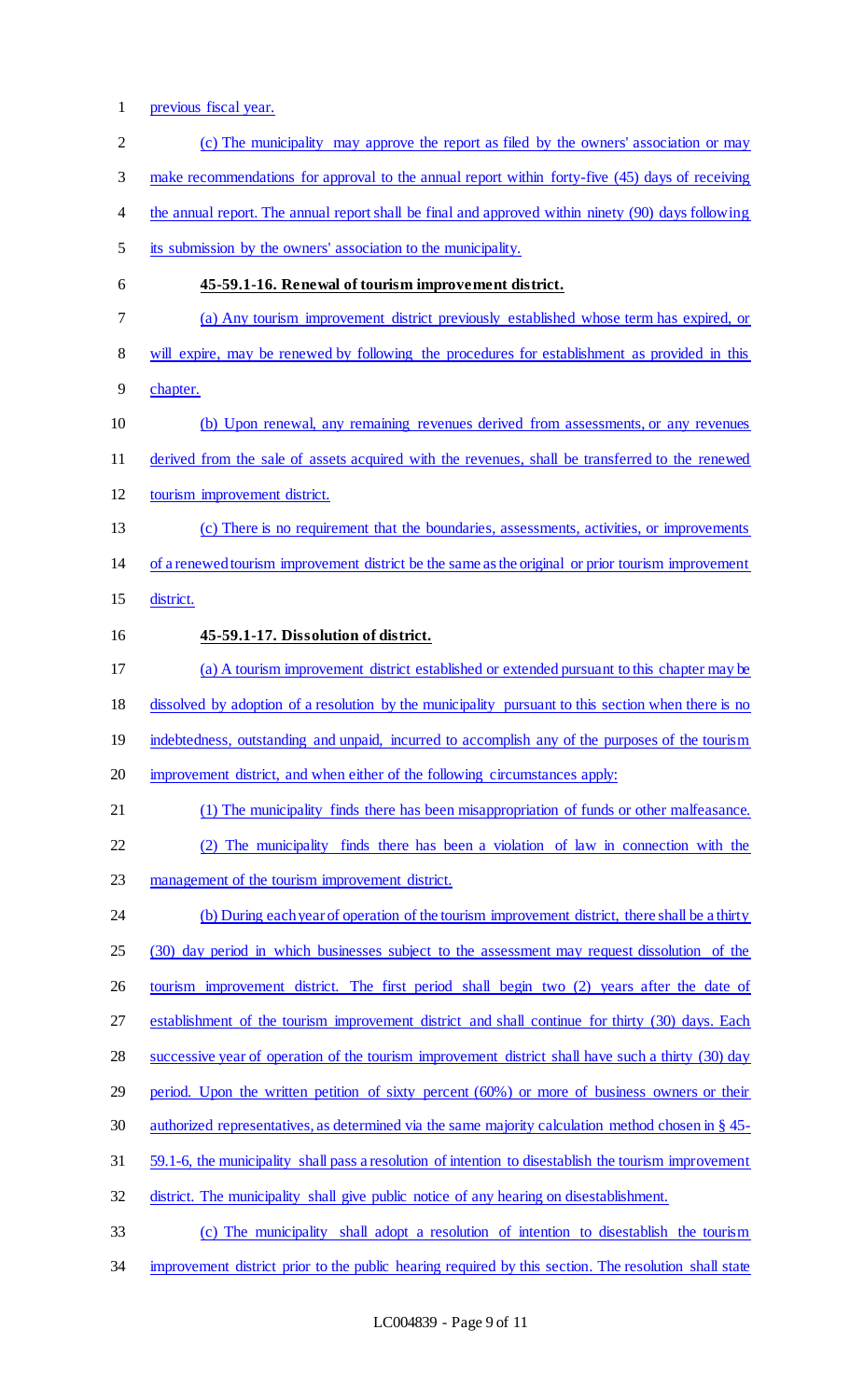the reason for the potential dissolution, shall state the time and place of the public hearing, and shall contain a proposal to dispose of any assets acquired with the revenues of the assessments levied within the tourism improvement district. The notice of the hearing on dissolution required 4 by this section shall be given by mail to the owner of each business subject to assessments in the tourism improvement district. The municipality shall conduct the public hearing not less than thirty (30) days after mailing the notice to the business owners. The public hearing shall be held not more 7 than sixty (60) days after the adoption of the resolution of intention. At the conclusion of the public hearing, the municipality shall adopt a resolution dissolving the tourism improvement district. (d) After holding a noticed hearing, the municipality shall notify the owners' association to remedy the findings of the municipality within thirty (30) days. Such public hearing shall be held 11 and notice given to the benefited businesses and the owners' association not less than thirty (30) days prior to the hearing. If the owners' association does not remedy the violations within thirty (30) days of notification, or the municipality has not approved a plan to remedy the violation, at the conclusion of a hearing conducted under this section, the municipality may vote to terminate the tourism improvement district. **45-59.1-18. Remaining revenues.**  17 Upon the dissolution or expiration without renewal of a tourism improvement district, any remaining revenues, after all outstanding debts are paid, derived from the levy of assessments, or 19 derived from the sale of assets acquired with the revenues, shall be spent in accordance with the tourism improvement district plan or shall be refunded to the owners of the businesses then located 21 and operating within the tourism improvement district in which assessments were levied by applying the same method and basis that was used to calculate the assessments levied in the fiscal year in which the tourism improvement district is disestablished or expires. SECTION 2. This act shall take effect upon passage.

======== LC004839 ========